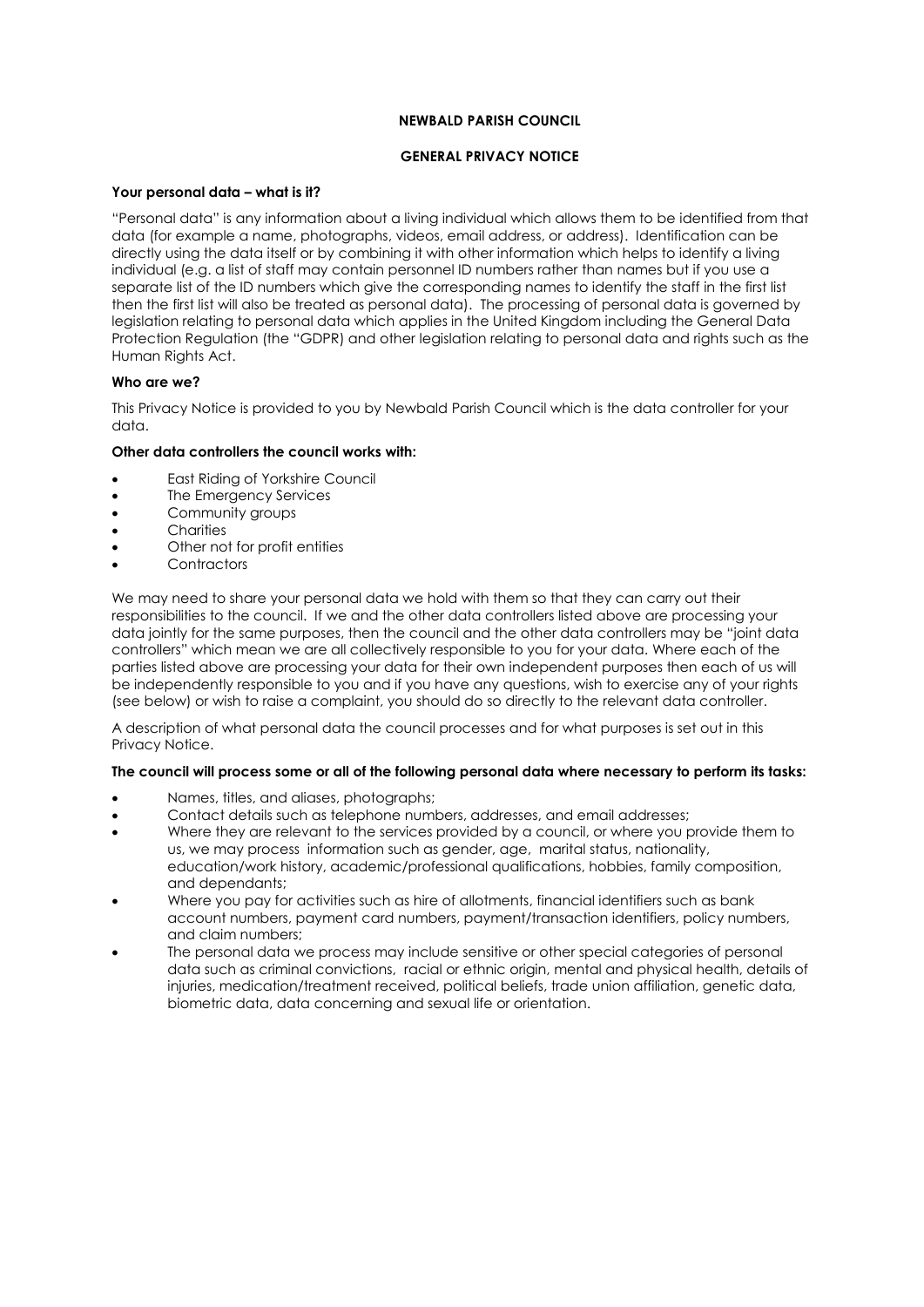#### **How we use sensitive personal data**

- We may process sensitive personal data including, as appropriate:
	- information about your physical or mental health or condition in order to monitor sick leave and take decisions on your fitness for work;
	- your racial or ethnic origin or religious or similar information in order to monitor compliance with equal opportunities legislation;
	- in order to comply with legal requirements and obligations to third parties.
- These types of data are described in the GDPR as "Special categories of data" and require higher levels of protection. We need to have further justification for collecting, storing and using this type of personal data.
- We may process special categories of personal data in the following circumstances:
	- In limited circumstances, with your explicit written consent.
	- Where we need to carry out our legal obligations.
	- Where it is needed in the public interest.
- Less commonly, we may process this type of personal data where it is needed in relation to legal claims or where it is needed to protect your interests (or someone else's interests) and you are not capable of giving your consent, or where you have already made the information public.

#### **Do we need your consent to process your sensitive personal data?**

 In limited circumstances, we may approach you for your written consent to allow us to process certain sensitive personal data. If we do so, we will provide you with full details of the personal data that we would like and the reason we need it, so that you can carefully consider whether you wish to consent.

#### **The council will comply with data protection law. This says that the personal data we hold about you must be:**

- Used lawfully, fairly and in a transparent way.
- Collected only for valid purposes that we have clearly explained to you and not used in any way that is incompatible with those purposes.
- Relevant to the purposes we have told you about and limited only to those purposes.
- Accurate and kept up to date.
- Kept only as long as necessary for the purposes we have told you about.
- Kept and destroyed securely including ensuring that appropriate technical and security measures are in place to protect your personal data to protect personal data from loss, misuse, unauthorised access and disclosure.

#### **We use your personal data for some or all of the following purposes:**

- To deliver public services including to understand your needs to provide the services that you request and to understand what we can do for you and inform you of other relevant services;
- To confirm your identity to provide some services;
- To contact you by post, email, telephone or using social media (e.g., Facebook, Twitter, WhatsApp);
- To help us to build up a picture of how we are performing;
- To prevent and detect fraud and corruption in the use of public funds and where necessary for the law enforcement functions;
- To enable us to meet all legal and statutory obligations and powers including any delegated functions;
- To promote the interests of the council;
- To maintain our own accounts and records;
- To seek your views, opinions or comments;
- To notify you of changes to our facilities, services, events and staff, councillors and other role holders;
- To send you communications which you have requested and that may be of interest to you. These may include information about campaigns, appeals, other new projects or initiatives;
- To process relevant financial transactions including grants and payments for goods and services supplied to the council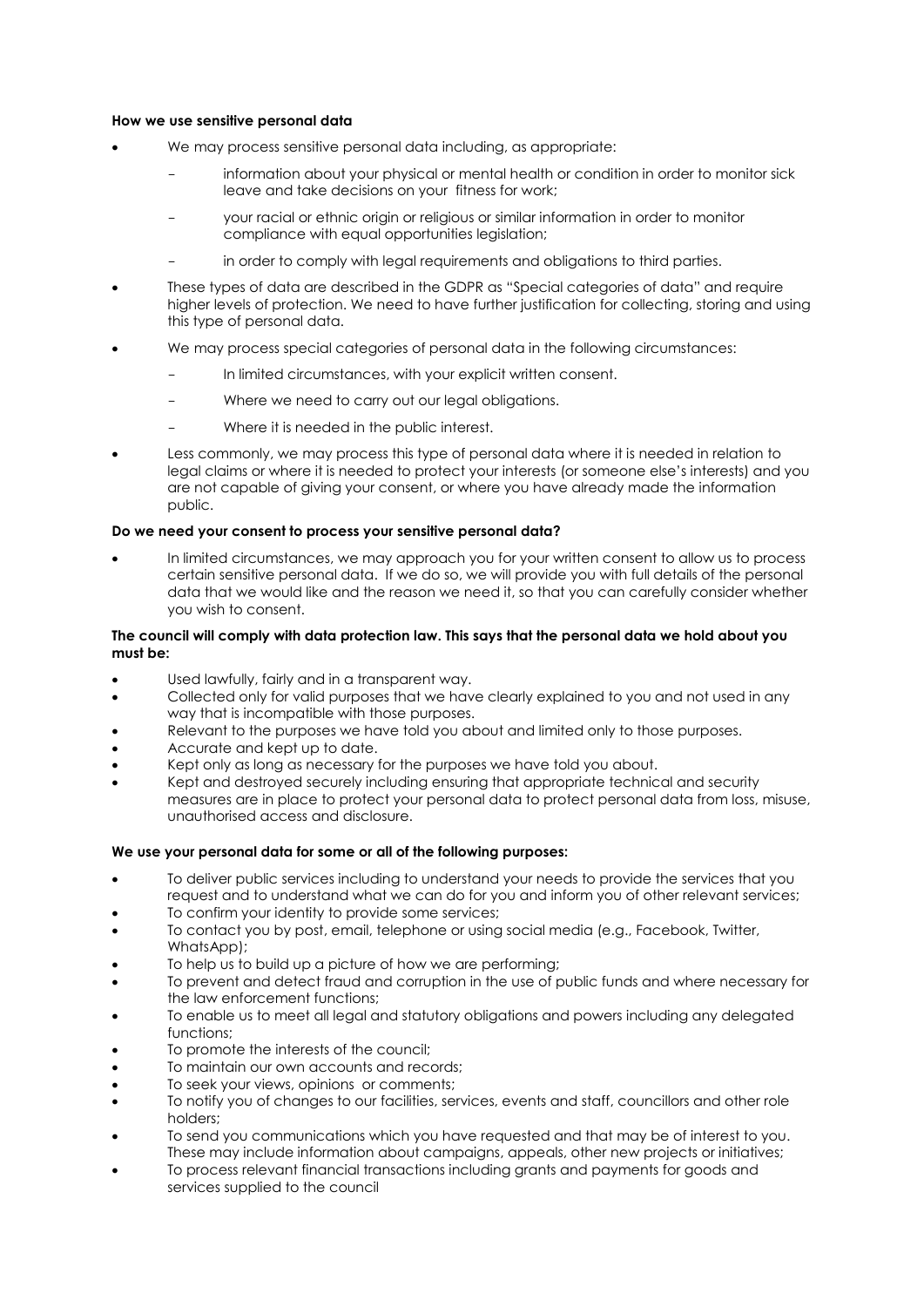- To be able to contact you in the event of an emergency;
- To manage our allotment gardens;
- To allow the statistical analysis of data so we can plan the provision of services.

### **What is the legal basis for processing your personal data?**

The council is a public authority and has certain powers and obligations. Most of your personal data is processed for compliance with a legal obligation which includes the discharge of the council's statutory functions and powers. Sometimes when exercising these powers or duties it is necessary to process personal data of residents or people using the council's services. We will always take into account your interests and rights. This Privacy Notice sets out your rights and the council's obligations to you.

We may process personal data if it is necessary for the performance of a contract with you, or to take steps to enter into a contract. An example of this would be processing your data in connection with the use of sports facilities, or the acceptance of an allotment garden tenancy

Sometimes the use of your personal data requires your consent. We will first obtain your consent to that use.

#### **Sharing your personal data**

This section provides information about the third parties with whom the council may share your personal data. These third parties have an obligation to put in place appropriate security measures and will be responsible to you directly for the manner in which they process and protect your personal data. It is likely that we will need to share your data with some or all of the following (but only where necessary):

- The data controllers listed above under the heading "Other data controllers the council works with"<sup>\*</sup>
- Our agents, suppliers and contractors. For example, we may ask a commercial provider to publish or distribute newsletters on our behalf, or to maintain our database software;
- On occasion, other local authorities or not for profit bodies with which we are carrying out joint ventures e.g. in relation to facilities or events for the community.

#### **How long do we keep your personal data?**

We will keep some records permanently if we are legally required to do so. We may keep some other records for an extended period of time. For example, it is currently best practice to keep financial records for a minimum period of 8 years to support HMRC audits or provide tax information. We may have legal obligations to retain some data in connection with our statutory obligations as a public authority. The council is permitted to retain data in order to defend or pursue claims. In some cases the law imposes a time limit for such claims (for example 3 years for personal injury claims or 6 years for contract claims). We will retain some personal data for this purpose as long as we believe it is necessary to be able to defend or pursue a claim. In general, we will endeavour to keep data only for as long as we need it. This means that we will delete it when it is no longer needed.

#### **Your rights and your personal data**

You have the following rights with respect to your personal data:

When exercising any of the rights listed below, in order to process your request, we may need to verify your identity for your security. In such cases we will need you to respond with proof of your identity before you can exercise these rights.

- *1) The right to access personal data we hold on you*
- At any point you can contact us to request the personal data we hold on you as well as why we have that personal data, who has access to the personal data and where we obtained the personal data from. Once we have received your request we will respond within one month.
- There are no fees or charges for the first request but additional requests for the same personal data or requests which are manifestly unfounded or excessive may be subject to an administrative fee.